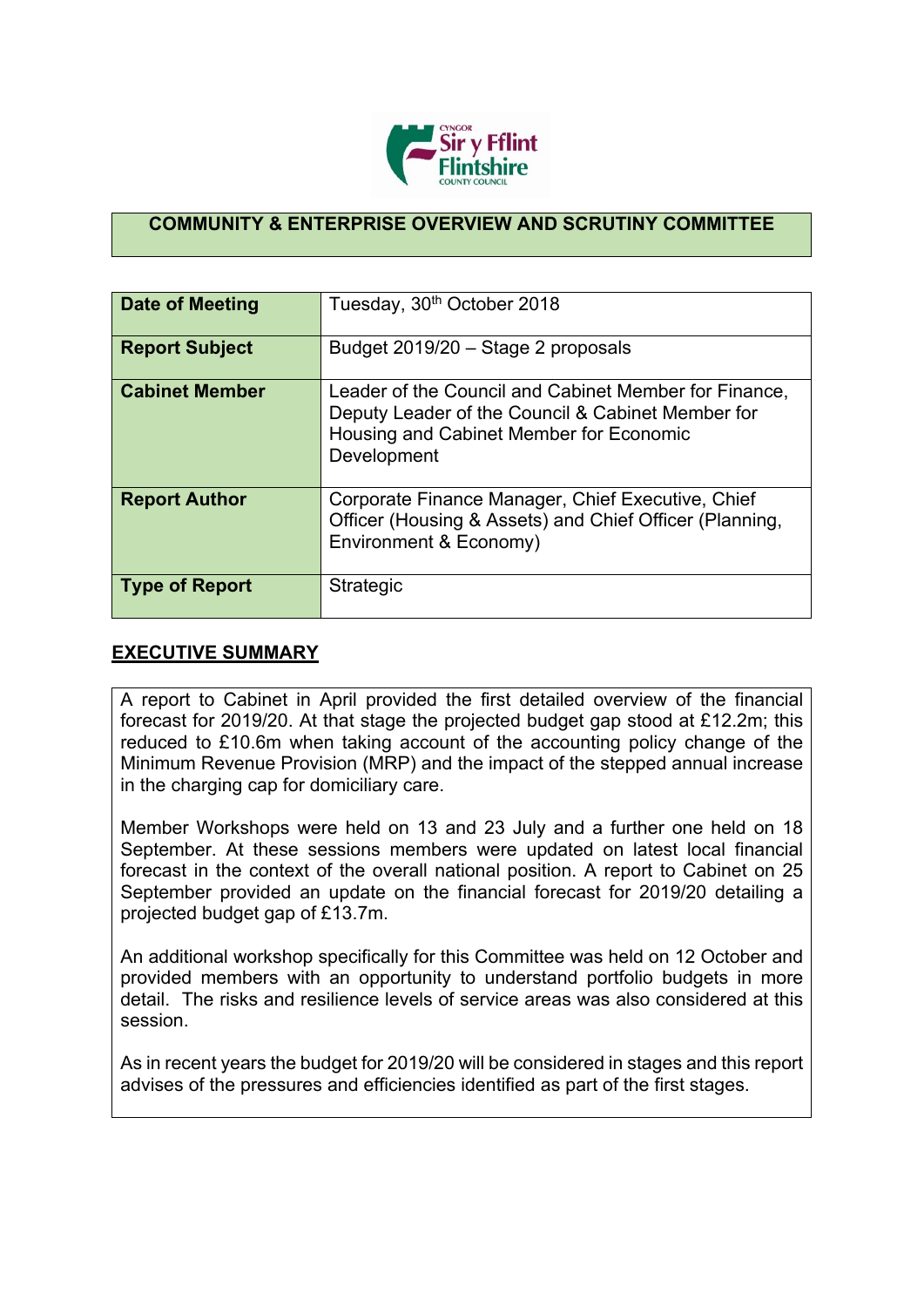| <b>RECOMMENDATIONS</b> |                                                                                        |
|------------------------|----------------------------------------------------------------------------------------|
|                        | That the Committee reviews and comments on the portfolio pressures and<br>investments. |
|                        | That the Committee reviews and comments on the portfolio efficiency<br>options.        |

## **REPORT DETAILS**

| 1.00 | <b>EXPLAINING THE FINANCIAL FORECAST AND STAGE ONE BUDGET</b><br><b>PROPOSALS</b>                                                                                                                                                                                                                                                                                                                        |
|------|----------------------------------------------------------------------------------------------------------------------------------------------------------------------------------------------------------------------------------------------------------------------------------------------------------------------------------------------------------------------------------------------------------|
| 1.01 | A report to Cabinet in April provided the first detailed overview of the<br>financial forecast for 2019/20. At that stage the projected budget gap stood<br>at £12.2m; this reduced to £10.6m when taking account of the accounting<br>policy change of the Minimum Revenue Provision (MRP) and the impact of<br>the stepped annual increase in the charging cap for domiciliary care.                   |
| 1.02 | Member Workshops were held on 13 and 23 July and a further one held on<br>18 September. At these sessions Members were updated on latest local<br>financial forecast in the context of the overall national position. A report to<br>Cabinet on 25 September provided an update on the financial forecast for<br>2019/20 detailing a projected budget gap of £13.7m.                                     |
| 1.03 | An additional workshop specifically for this Committee was held on 12<br>October and provided Members with an opportunity to understand portfolio<br>budgets in more detail. The risks and resilience levels of service areas was<br>also considered at this session and detailed resilience statements have<br>been prepared for each service area.                                                     |
| 1.04 | As in recent years the budget for 2019/20 will be considered in stages and<br>this report advises of the pressures and efficiencies identified as part of the<br>first stages.                                                                                                                                                                                                                           |
| 1.05 | <b>Portfolio Pressures and Investments</b>                                                                                                                                                                                                                                                                                                                                                               |
|      | Detailed below are the pressures and investments relating to the former<br>Community & Enterprise Portfolio which has now been disaggregated and<br>transferred between the Housing & Assets, Planning, Environment & the<br>Economy and Governance Portfolios (Governance<br>pressures<br>and<br>investments have also been reported to Corporate Resources Overview and<br><b>Scrutiny Committee):</b> |
|      | Housing & Assets<br><b>Council Tax Reduction Scheme</b><br>£0.380m<br>(Modelled based on a 4.5% increase in Council Tax)<br><b>SHARP Framework</b><br>£0.020m<br>(Unachievable prior year efficiency)                                                                                                                                                                                                    |
|      |                                                                                                                                                                                                                                                                                                                                                                                                          |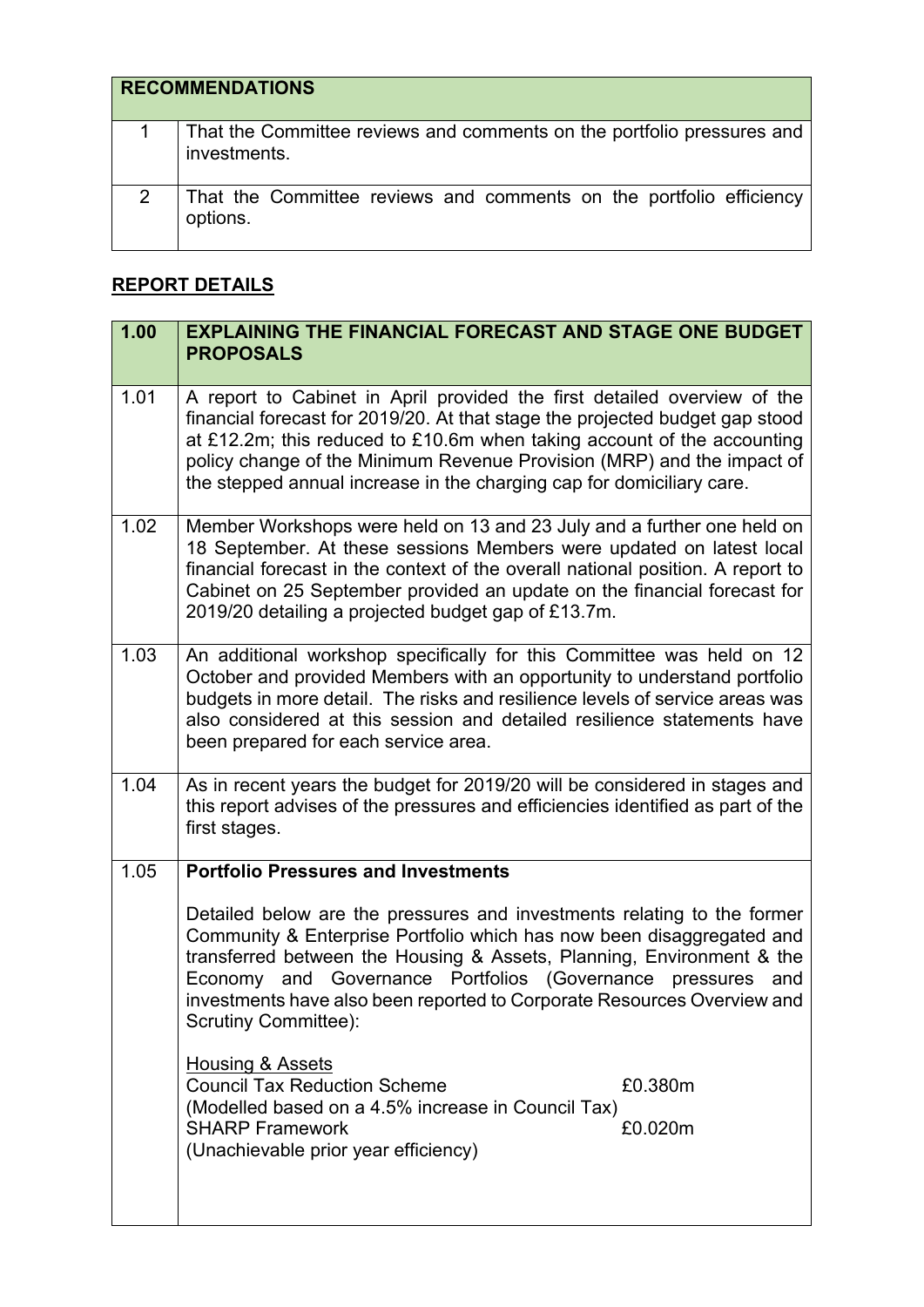| <b>Council Tax Discount Scheme for Care Leavers</b><br>£0.027m<br>(Discretionary discount scheme approved by cabinet in July 2018)<br><b>Contact Centre</b><br>£0.100m<br>(Unachievable prior year efficiency)<br><b>Total Community &amp; Enterprise Pressures</b><br>£0.527m<br>1.06<br><b>Portfolio Business Planning Efficiencies</b><br>The following efficiencies have been identified by the services which make<br>up the former Community & Enterprise Portfolio:<br><b>Housing &amp; Assets</b><br>Bond base budget reduction<br>£0.005m<br><b>Temporary Accommodation</b><br>£0.030m<br><b>Planning, Environment &amp; the Economy</b><br>Communities for Work base budget<br>£0.020m<br>Market fees increase<br>£0.003m<br><b>Total Community &amp; Enterprise Efficiencies</b><br>£0.058m<br>Efficiencies of £3.563m have been identified within the former Community<br>& Enterprise portfolio for the period 2015/16 - 2017/18.<br>1.07<br><b>Budget Process and Timeline</b><br><b>National Budget Timetable</b><br>- Provisional Welsh Local Government Settlement – received on 9 October<br>- Chancellor's Autumn Statement - scheduled for 29 October<br>- Final Settlement - scheduled for 19 December<br>1.08<br><b>Local Budget Timetable</b><br>Stage 1: Corporate Solutions<br>- Corporate Resources and Cabinet - October<br>- Council - November<br>Stage 2: Service Portfolio Solutions<br>- Overview and Scrutiny workshops and formal meetings – October<br>- Cabinet and Council - November/December<br>Stage 3: National Solutions | Governance |  |
|--------------------------------------------------------------------------------------------------------------------------------------------------------------------------------------------------------------------------------------------------------------------------------------------------------------------------------------------------------------------------------------------------------------------------------------------------------------------------------------------------------------------------------------------------------------------------------------------------------------------------------------------------------------------------------------------------------------------------------------------------------------------------------------------------------------------------------------------------------------------------------------------------------------------------------------------------------------------------------------------------------------------------------------------------------------------------------------------------------------------------------------------------------------------------------------------------------------------------------------------------------------------------------------------------------------------------------------------------------------------------------------------------------------------------------------------------------------------------------------------------------------------------------------------------------------------|------------|--|
|                                                                                                                                                                                                                                                                                                                                                                                                                                                                                                                                                                                                                                                                                                                                                                                                                                                                                                                                                                                                                                                                                                                                                                                                                                                                                                                                                                                                                                                                                                                                                                    |            |  |
|                                                                                                                                                                                                                                                                                                                                                                                                                                                                                                                                                                                                                                                                                                                                                                                                                                                                                                                                                                                                                                                                                                                                                                                                                                                                                                                                                                                                                                                                                                                                                                    |            |  |
|                                                                                                                                                                                                                                                                                                                                                                                                                                                                                                                                                                                                                                                                                                                                                                                                                                                                                                                                                                                                                                                                                                                                                                                                                                                                                                                                                                                                                                                                                                                                                                    |            |  |
|                                                                                                                                                                                                                                                                                                                                                                                                                                                                                                                                                                                                                                                                                                                                                                                                                                                                                                                                                                                                                                                                                                                                                                                                                                                                                                                                                                                                                                                                                                                                                                    |            |  |
|                                                                                                                                                                                                                                                                                                                                                                                                                                                                                                                                                                                                                                                                                                                                                                                                                                                                                                                                                                                                                                                                                                                                                                                                                                                                                                                                                                                                                                                                                                                                                                    |            |  |
|                                                                                                                                                                                                                                                                                                                                                                                                                                                                                                                                                                                                                                                                                                                                                                                                                                                                                                                                                                                                                                                                                                                                                                                                                                                                                                                                                                                                                                                                                                                                                                    |            |  |
|                                                                                                                                                                                                                                                                                                                                                                                                                                                                                                                                                                                                                                                                                                                                                                                                                                                                                                                                                                                                                                                                                                                                                                                                                                                                                                                                                                                                                                                                                                                                                                    |            |  |
|                                                                                                                                                                                                                                                                                                                                                                                                                                                                                                                                                                                                                                                                                                                                                                                                                                                                                                                                                                                                                                                                                                                                                                                                                                                                                                                                                                                                                                                                                                                                                                    |            |  |
|                                                                                                                                                                                                                                                                                                                                                                                                                                                                                                                                                                                                                                                                                                                                                                                                                                                                                                                                                                                                                                                                                                                                                                                                                                                                                                                                                                                                                                                                                                                                                                    |            |  |
|                                                                                                                                                                                                                                                                                                                                                                                                                                                                                                                                                                                                                                                                                                                                                                                                                                                                                                                                                                                                                                                                                                                                                                                                                                                                                                                                                                                                                                                                                                                                                                    |            |  |
|                                                                                                                                                                                                                                                                                                                                                                                                                                                                                                                                                                                                                                                                                                                                                                                                                                                                                                                                                                                                                                                                                                                                                                                                                                                                                                                                                                                                                                                                                                                                                                    |            |  |
|                                                                                                                                                                                                                                                                                                                                                                                                                                                                                                                                                                                                                                                                                                                                                                                                                                                                                                                                                                                                                                                                                                                                                                                                                                                                                                                                                                                                                                                                                                                                                                    |            |  |
|                                                                                                                                                                                                                                                                                                                                                                                                                                                                                                                                                                                                                                                                                                                                                                                                                                                                                                                                                                                                                                                                                                                                                                                                                                                                                                                                                                                                                                                                                                                                                                    |            |  |
|                                                                                                                                                                                                                                                                                                                                                                                                                                                                                                                                                                                                                                                                                                                                                                                                                                                                                                                                                                                                                                                                                                                                                                                                                                                                                                                                                                                                                                                                                                                                                                    |            |  |
|                                                                                                                                                                                                                                                                                                                                                                                                                                                                                                                                                                                                                                                                                                                                                                                                                                                                                                                                                                                                                                                                                                                                                                                                                                                                                                                                                                                                                                                                                                                                                                    |            |  |
|                                                                                                                                                                                                                                                                                                                                                                                                                                                                                                                                                                                                                                                                                                                                                                                                                                                                                                                                                                                                                                                                                                                                                                                                                                                                                                                                                                                                                                                                                                                                                                    |            |  |
|                                                                                                                                                                                                                                                                                                                                                                                                                                                                                                                                                                                                                                                                                                                                                                                                                                                                                                                                                                                                                                                                                                                                                                                                                                                                                                                                                                                                                                                                                                                                                                    |            |  |
|                                                                                                                                                                                                                                                                                                                                                                                                                                                                                                                                                                                                                                                                                                                                                                                                                                                                                                                                                                                                                                                                                                                                                                                                                                                                                                                                                                                                                                                                                                                                                                    |            |  |
|                                                                                                                                                                                                                                                                                                                                                                                                                                                                                                                                                                                                                                                                                                                                                                                                                                                                                                                                                                                                                                                                                                                                                                                                                                                                                                                                                                                                                                                                                                                                                                    |            |  |
|                                                                                                                                                                                                                                                                                                                                                                                                                                                                                                                                                                                                                                                                                                                                                                                                                                                                                                                                                                                                                                                                                                                                                                                                                                                                                                                                                                                                                                                                                                                                                                    |            |  |
|                                                                                                                                                                                                                                                                                                                                                                                                                                                                                                                                                                                                                                                                                                                                                                                                                                                                                                                                                                                                                                                                                                                                                                                                                                                                                                                                                                                                                                                                                                                                                                    |            |  |
|                                                                                                                                                                                                                                                                                                                                                                                                                                                                                                                                                                                                                                                                                                                                                                                                                                                                                                                                                                                                                                                                                                                                                                                                                                                                                                                                                                                                                                                                                                                                                                    |            |  |
|                                                                                                                                                                                                                                                                                                                                                                                                                                                                                                                                                                                                                                                                                                                                                                                                                                                                                                                                                                                                                                                                                                                                                                                                                                                                                                                                                                                                                                                                                                                                                                    |            |  |
|                                                                                                                                                                                                                                                                                                                                                                                                                                                                                                                                                                                                                                                                                                                                                                                                                                                                                                                                                                                                                                                                                                                                                                                                                                                                                                                                                                                                                                                                                                                                                                    |            |  |
|                                                                                                                                                                                                                                                                                                                                                                                                                                                                                                                                                                                                                                                                                                                                                                                                                                                                                                                                                                                                                                                                                                                                                                                                                                                                                                                                                                                                                                                                                                                                                                    |            |  |
|                                                                                                                                                                                                                                                                                                                                                                                                                                                                                                                                                                                                                                                                                                                                                                                                                                                                                                                                                                                                                                                                                                                                                                                                                                                                                                                                                                                                                                                                                                                                                                    |            |  |
|                                                                                                                                                                                                                                                                                                                                                                                                                                                                                                                                                                                                                                                                                                                                                                                                                                                                                                                                                                                                                                                                                                                                                                                                                                                                                                                                                                                                                                                                                                                                                                    |            |  |
|                                                                                                                                                                                                                                                                                                                                                                                                                                                                                                                                                                                                                                                                                                                                                                                                                                                                                                                                                                                                                                                                                                                                                                                                                                                                                                                                                                                                                                                                                                                                                                    |            |  |
|                                                                                                                                                                                                                                                                                                                                                                                                                                                                                                                                                                                                                                                                                                                                                                                                                                                                                                                                                                                                                                                                                                                                                                                                                                                                                                                                                                                                                                                                                                                                                                    |            |  |
|                                                                                                                                                                                                                                                                                                                                                                                                                                                                                                                                                                                                                                                                                                                                                                                                                                                                                                                                                                                                                                                                                                                                                                                                                                                                                                                                                                                                                                                                                                                                                                    |            |  |
|                                                                                                                                                                                                                                                                                                                                                                                                                                                                                                                                                                                                                                                                                                                                                                                                                                                                                                                                                                                                                                                                                                                                                                                                                                                                                                                                                                                                                                                                                                                                                                    |            |  |
|                                                                                                                                                                                                                                                                                                                                                                                                                                                                                                                                                                                                                                                                                                                                                                                                                                                                                                                                                                                                                                                                                                                                                                                                                                                                                                                                                                                                                                                                                                                                                                    |            |  |
| - Cabinet, Corporate Resources and Council – December/January                                                                                                                                                                                                                                                                                                                                                                                                                                                                                                                                                                                                                                                                                                                                                                                                                                                                                                                                                                                                                                                                                                                                                                                                                                                                                                                                                                                                                                                                                                      |            |  |
| Final Budget Setting - Cabinet and Council - 19 February 2019                                                                                                                                                                                                                                                                                                                                                                                                                                                                                                                                                                                                                                                                                                                                                                                                                                                                                                                                                                                                                                                                                                                                                                                                                                                                                                                                                                                                                                                                                                      |            |  |
|                                                                                                                                                                                                                                                                                                                                                                                                                                                                                                                                                                                                                                                                                                                                                                                                                                                                                                                                                                                                                                                                                                                                                                                                                                                                                                                                                                                                                                                                                                                                                                    |            |  |

| 2.00 | <b>RESOURCE IMPLICATIONS</b> |
|------|------------------------------|
| 2.01 | As set out in the report.    |